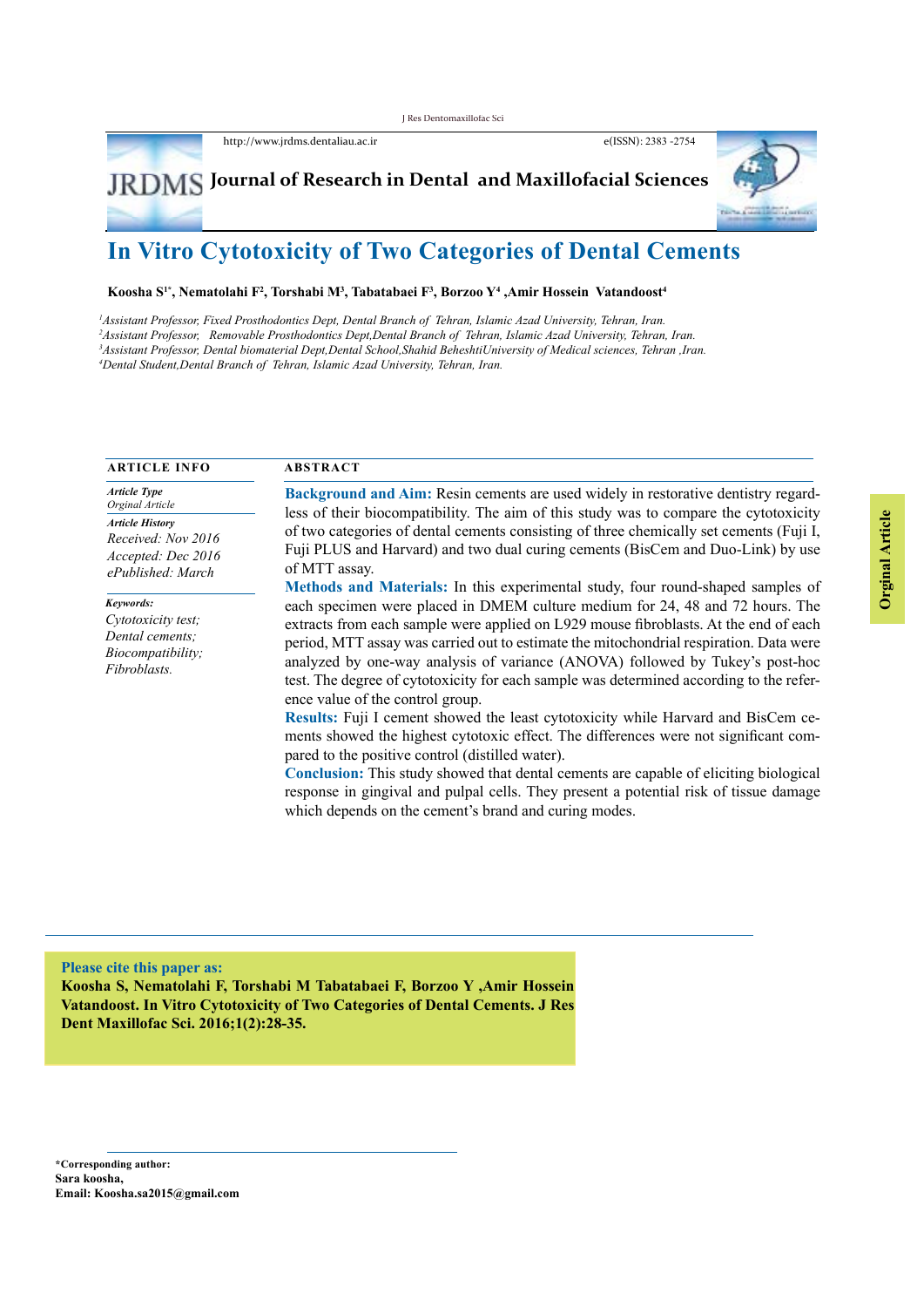#### **Introduction:**

The biocompatibility of dental materials is a field of increasing interest among dental professionals and patients.(1) The study of dental materials has received great attention, since the toxic compounds released from these materials may interfere with healing processes or cause allergic reactions which would lead to tissue damage.(2) In fixed prosthodontics, dental cements are used to enhance tooth-restoration adhesion. For over a century, Zinc Phosphate Cement has been the most successful cementing medium in dental practice.(3-6) However, the mentioned cement shows polymerization shrinkage, solubility, low pH and inability to chemically bond with the tooth. Therefore, Glass Ionomer Cements (GIC) have been introduced to dentistry. These bioactive materials were first introduced in the early 70s by Wilson and Kent (1972) however their chemical composition has majorly changed since then.<sup>(7)</sup> Conventional GICs present several beneficial properties such as biocompatibility, fluoride release, and coefficient of thermal expansion and modulus of elasticity similar to dentin. Despite their advantages, conventional GICs have limitations related to their susceptibility to dehydration and poor physical properties such as high solubility and a slow setting rate. Further developments in the field of GICs have led to the introduction of Resin Modified Glass Ionomer Cements (RM-GICs) with improved physical and mechanical properties compared with conventional GICs. (8)Recently, resin cements have been introduced to dentistry. They contain a major composite resin portion which chemically bonds with the tooth (9) Since these cements are reported to enhance retention of the restorations, they have been utilized increasingly by dentists regardless of their biocompatibility. However, cytotoxicity of these materials remains a concern due to the presence of TEGDMA or hydroxyethyl methacrylate (HEMA) that penetrate into the dentinal tubules and cause an inflammatory response in the pulp.

Many in vitro studies have shown that resin cements never completely polymerize and can cause reactions in the pulp and gingival cells.(8,10-12)

Moreover, despite the improved mechanical properties of RM- GICs, only a few studies have demonstrated their degree of biocompatibility and cytotoxic effects. Therefore, the aim of the present study was to evaluate the cytotoxicity of Zinc Phosphate cement (Harvard), conventional GIC (Fuji I), RM-GIC (Fuji PLUS), and two types of resin cements (BisCem and Duo-Link).

## **Methods and Materials:**

In this experimental study, two different categories of dental cements were evaluated: category 1: chemically set cements (Fuji I, Fuji PLUS, and Harvard) and category 2: Dual curing resin cements (BisCem, Duo-Link).

L929 fibroblasts culture protocol:

The murine fibroblast cell line L929 was obtained from the Pasteur Institute of Iran. Cells were initially passaged on culture flasks. (Passaging: induction of fibroblast proliferation and changing the culture medium). Once the adequate number of cells proliferated and adhered to the flask, trypsin / ethylenediamine tetraacetic acid (EDTA) solution (Gibco, Scotland) was applied for 2 minutes at 37°C to detach the cells. These cells were subsequently cultured in 96-well plates,  $3 \times 103$  cells per 200 ul of Dulbecco's Modified Eagle`s Medium (DMEM) ( Gibco, Scotland) supplemented with 10% fetal bovine serum, penicillin and streptomycin and were incubated in the dark for 24 hours at 37°C with 5% CO2 and 95% air.

Preparation of specimens:

Round-shaped samples (4 for each experimental cement, with 2 mm height and 4 mm diameter) were prepared and placed inside 24-well plates (Costar Corp, Cambridge, MA, USA). The samples were divided into two categories:

Category 1: Chemically set cements consisting of three groups:

Group 1: Fuji I (GC, Tokyo, Japan)

Group 2: Fuji PLUS (GC, Tokyo, Japan)

Group 3: Harvard Zinc oxide phosphate cement (Richter & Hoffmann, Berlin, Germany)

Category 2: Dual cure cements consisting of two groups:

Group 4: Duo-Link (Bisco, Schaumburg, IL,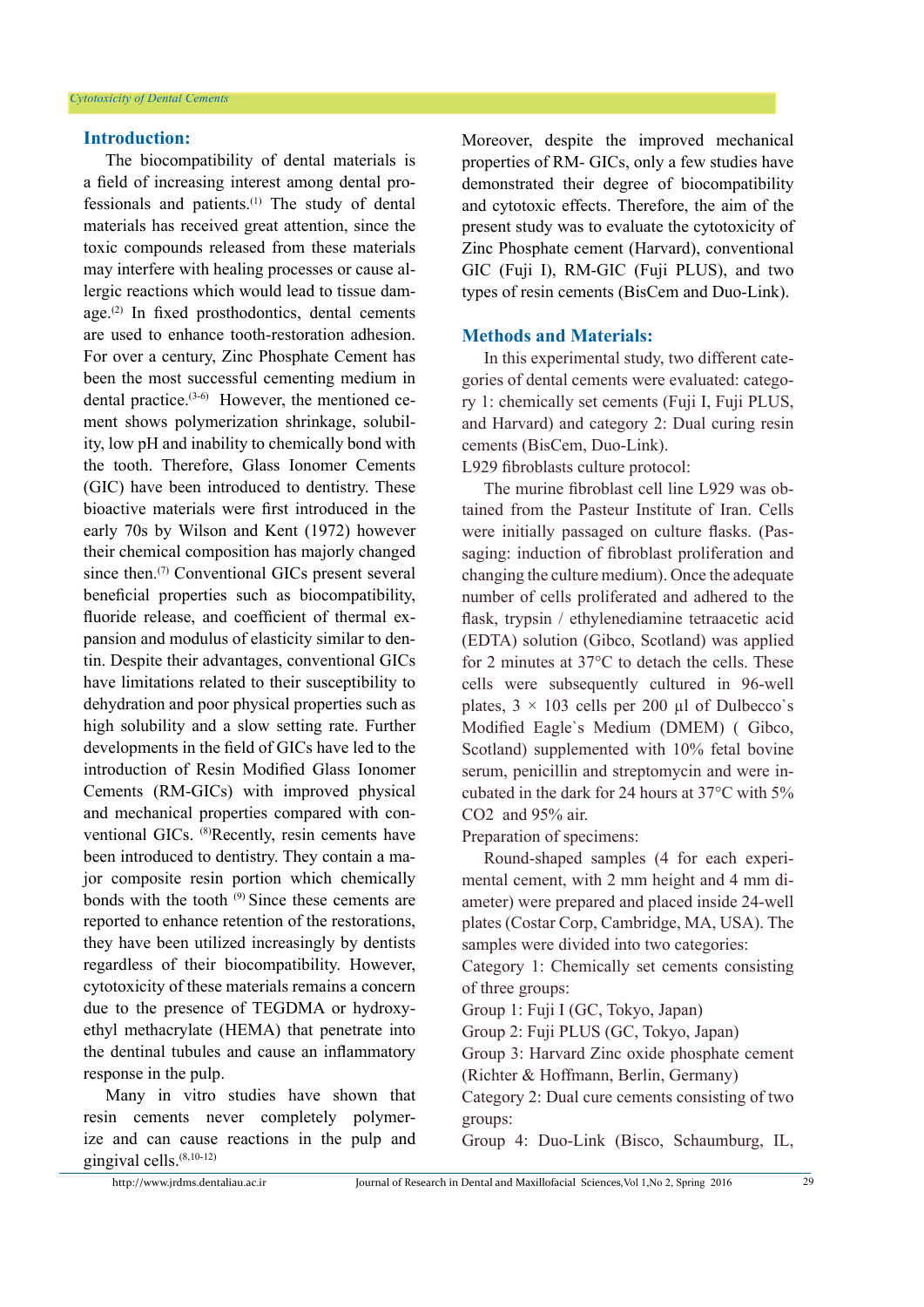# USA)

Group 5: BisCem (Bisco, Schaumburg, IL, USA)

Cultured cells in distilled water served as positive controls and culture medium solutions were used as negative controls. Specimens were prepared in glass tubes (hollow cylinders with an internal diameter of 4 mm and height of 5 mm). Harvard (Zinc phosphate cement), Fuji I (GIC) and Fuji PLUS (RM-GIC) were mixed according to the manufacturers` instructions using the recommended powder / liquid ratio by weight and were poured into the glassy mold (Table 1). For BisCem and Duo-Link cements, after mixing and pouring the mixture into the mold, they were light cured with a curing device (Optilux500, Demetron/Kerr, Danbury, CT, USA) for 40 seconds through one side of the mold. The light intensity was monitored with a radiometer(Optilux500, Demetron / Kerr , Danbury, CT, USA, 530 mW/cm3).<sup>(3)</sup> Immediately after setting, the samples were removed from the mold and were exposed to UV light for 15 minutes to prevent bacterial contamination and were placed inside 24-well plates (Costar Corp, Cambridge, MA, USA) containing 1.1ml of DMEM culture medium (Dulbecco`s Modified Eagle`s Medium, Sigma Chemical Co, St. Louis, MO, USA) without fetal bovine serum. The samples immersed in DMEM were incubated with the conditions previously described for 24 hours. The specimens were then discarded and the extracts were filtered by membranes with 0.22 µm pore size (Millipore, Billerica, MA, USA). The cultured medium of fibroblast cells was discarded and replaced by eluate extracts for 24, 48 and 72 hours. At that point, the extracts were presented to the fibroblast cells for 24 hours. Afterwards, the cells were subjected to the 3-(4, 5- dimethylthiazol-2-yl)-2, 5-diphenyl-2H-tetrazolium bromide (MTT) assay for cytotoxicity assessment.(8)

MTT assay:

30

The cell metabolic activity was evaluated by succinic dehydrogenase (SDH) activity which is a measure of the mitochondrial respiration of the cells. This test was performed through 3 independent experiments for each cell type, according to the guideline in ISO 10993-5:2009. Subsequently, 10 µl of the MTT solution (Sigma-Aldrich, St. Louis, MO, USA) was added to each well and incubated for 3 to 4 hours in standard conditions. Then the culture medium was removed and 100µl of dimethyl sulfoxide (DMSO), (Panreac Quimica) was added to each well. The plates were vibrated for 5 minutes before being placed in a microplate reader (Synergy HT, BioTek Instruments, Winooski, VT, USA). The absorbance was read at a wavelength of 570 nm $(13)$  Data analysis:

Statistical analysis was performed using Graph Pad Prism5 (Graph Pad software, La Jolla, CA, USA). The results were subjected to oneway analysis of variance (ANOVA) followed by Tukey`s post-hoc test for comparison between pairs of groups. The significance level was set at p< 0.05.

### **Results:**

The mean cytotoxicity values of the five types of dental cement specimens represented by the standardized cell numbers and the corresponding 95% confidence intervals are presented in Figures 1 to 3.



 **Figure 1- MTT assay, 24 hours after exposure**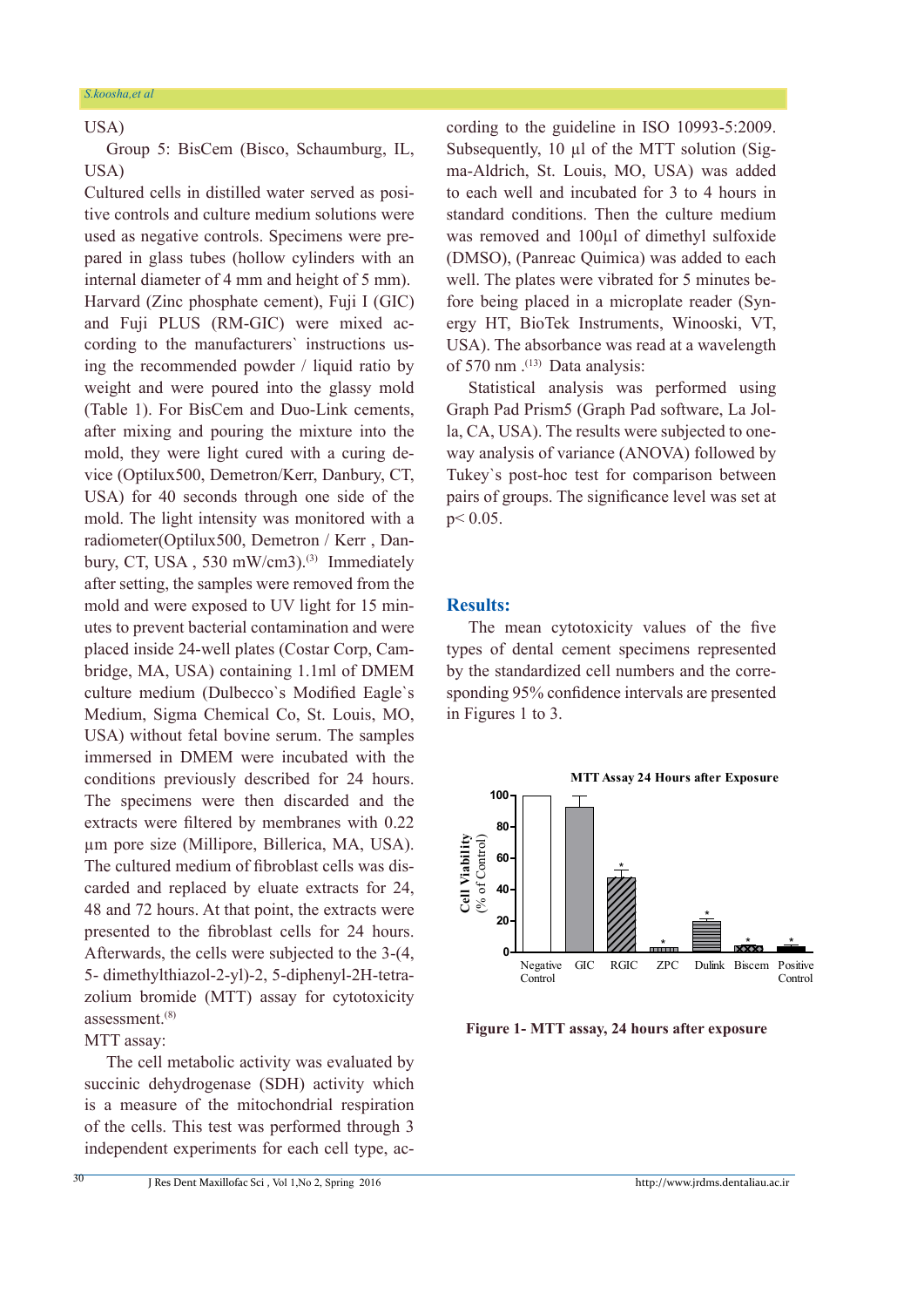

**Figure 2- MTT assay, 48 hours after exposure** 



**Figure 3- MTT assay, 72 hours after exposure**

In the category of chemically set cements, Fuji I (GIC) was generally less cytotoxic than Fuji PLUS (RM-GIC) (P=0.001) while Harvard (zinc phosphate cement) was more cytotoxic than the two mentioned cements.  $(P=0.001)$ .

In the category of dual cure adhesive cements, BisCem and Duo-Link cements showed differences which were significant at 24 hours (P= 0.001). However, BisCem specimens showed significantly more cytotoxicity than Duo-Link at 48 and 72 hours  $(p<0.001)$ . (Fig. 1) Overall, the extracts obtained after 24 hours of incubation were more cytotoxic than the extracts obtained after 48 and 72 hours. Harvard zinc phosphate and BisCem cements showed the highest cytotoxic effects which were not significant compared with the positive control group (distilled water). These cements decreased the cell viability by 99%, 99% and 99.9 % after 24, 48 and 72 hours, respectively. The cytotoxic effect of Fuji I cement was not significantly different from the negative control group at 24 hours evaluation (p>0.05). However, Fuji I presented higher cytotoxic effects on the cultured cells after 48 and 72 hours, decreasing the cell viability by 24% after 72 hours. (Fig. 4)



#### **Figure 4- Multiple comparisons at 24, 48 and 72 hours**

Although Fuji I cement was less cytotoxic than the other specimens, all the cements significantly decreased the cell metabolism in comparison with the negative control group.

| Table 1- Tested dental cements and their properties |  |  |  |
|-----------------------------------------------------|--|--|--|
|-----------------------------------------------------|--|--|--|

| <b>Cements</b> | Manufacturer     | setting<br>mechanism | Lot No      |              |
|----------------|------------------|----------------------|-------------|--------------|
| Fuji I         | GC, Tokyo, Japan | Chemical             | Powder/Li   | 1            |
|                |                  |                      | quid        | Pow: 1011121 |
|                |                  |                      | (wt): 1.5/1 |              |
| Lig:1011121    |                  |                      |             |              |
| Fuji PLUS      | GC, Tokyo, Japan | Chemical             | Powder/Li   | 1            |
|                |                  |                      | quid        | Pow: 1209191 |
|                |                  |                      | (wt): 1.8/1 |              |
| Lig:1209181    |                  |                      |             |              |
| Harvard        | Richter $\&$     | Chemical             | Powder/Li   | Pow:1940904  |
|                | Hoffmann,        |                      | quid        |              |
|                | Germany          |                      | (wt):2.0/1. |              |
|                |                  |                      | $\Omega$    |              |
| Lig:1900404    |                  |                      |             |              |
| Duo-Link       | Bisco,           | Dual cure            | Base/Catal  | 400003526    |
|                | Schaumburg, IL,  |                      | yst         |              |
|                | <b>USA</b>       |                      |             |              |
| <b>BisCem</b>  | Bisco,           | Dual cure            | Base/Catal  | 700004155    |
|                | Schaumburg, IL,  |                      | yst         |              |
|                | USA              |                      |             |              |
|                |                  |                      |             |              |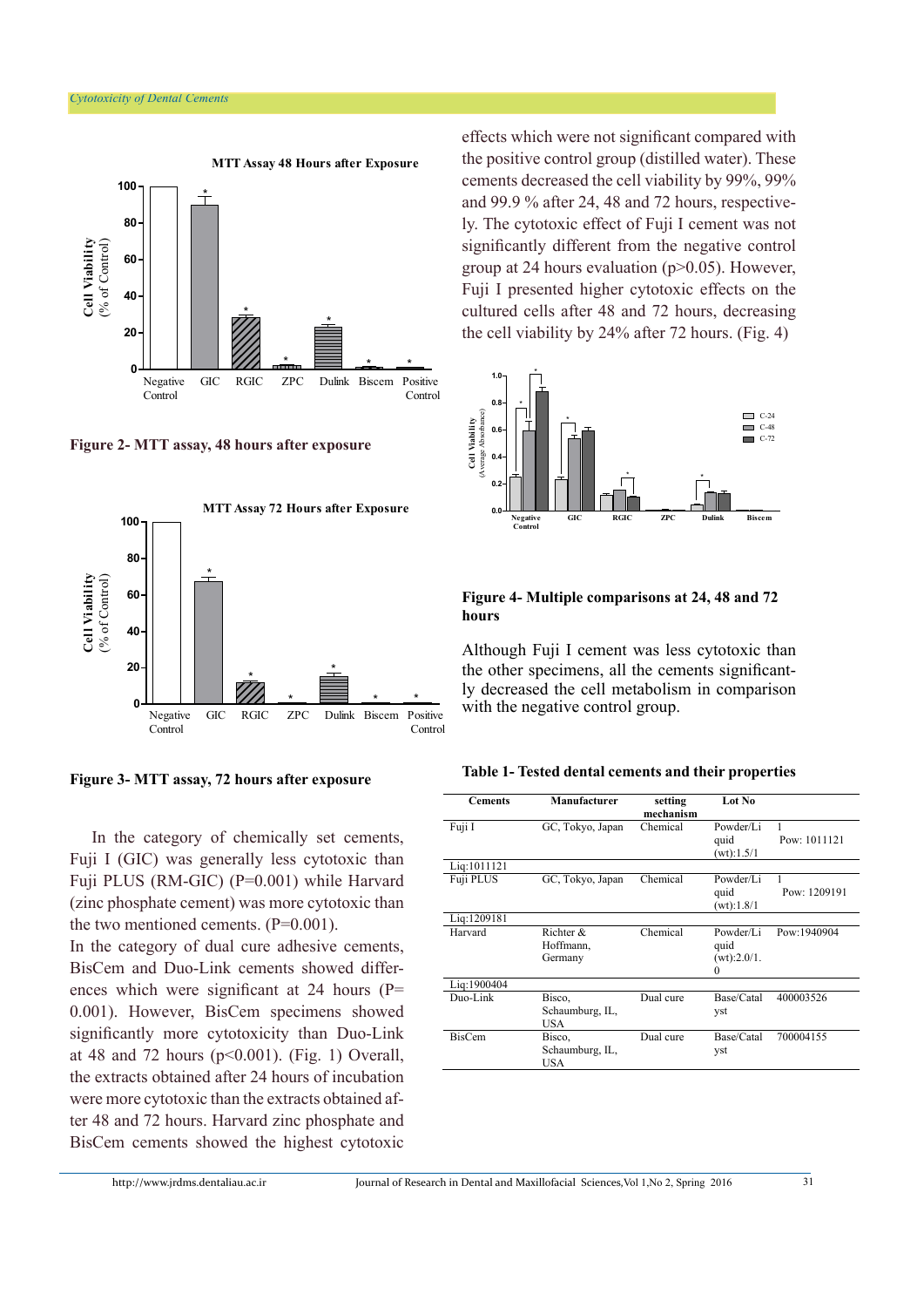#### **Discussion:**

This experimental study used a standardized protocol to identify and compare the cytotoxic potential of dental cements.

In vitro cytotoxic tests allow easy control of experimental factors that are often challenging when performing experiments in vivo. In vitro methods are reproducible, cost effective, applicable and suitable for the evaluation of basic biological properties of dental materials.<sup>(14-16)</sup>

Different in vitro testing methods and cell lines have been used to determine the cytotoxicity of dental materials. In this study, the effect of Harvard (zinc phosphate cement), Fuji I (GIC), Fuji PLUS (RM- GIC), Duo-Link and BisCem (adhesive resin cements) on L929 fibroblast cell line was investigated using the MTT assay.

Fibroblasts are the targets of chemical components released from dental restorative materials. L929 mouse fibroblasts were chosen in the present research because they are easy to prepare and culture. Other advantages include popularity, efficiency to grow in vitro and reproducibility of the results. These cells show comparable results to primary human gingival fibroblasts and therefore, might represent a model for gingival toxicity in vitro.(17,18,19) The MTT assay is a well-established method for analyzing the cell viability.

MTT is reduced to purple formazan in the mitochondria of living cells. Solubilization of the purple formazan produces a colored solution. The absorbance of the colored solution can be quantified by a spectrophotometer.

Cytotoxicity responses were rated as sever (30%>), moderate (30-60%), mild (60-90%) and nontoxic  $(>90\%)$ .<sup>(14)</sup>

In the present study, Harvard zinc phosphate and BisCem cements showed the highest cytotoxicity with no significant difference from the positive control (P>0.05). Cell cytotoxicity was severe in zinc phosphate cement samples (less than 30% cell viability). Cell viability equaled 2.9%, 2.2% and 0.9 % at 24, 48 and 72 hours, respectively. Leirskar and Helgeland analyzed the culture media of zinc phosphate cement and showed a slow but similar decrease in the phosphate concentration. They stated that zinc was rapidly released into the medium from the disks of zinc phosphate cement during incubation which has been shown to be toxic to the studied cell line. Moreover, a small amount of fluoride was found in the medium. They reported that the pH of the culture media containing zinc phosphate decreased slowly during the incubation period from 7 to 6.6 after two days .<sup>(4)</sup> Since some cell death was observed from the first day to the third day in the presence of zinc phosphate cement, additional factors besides acidification must have been involved. These observations are in agreement with the findings of Welker and Neupert (1974) and also Leirskar et al (1977).<sup>(14,15)</sup>

PH corrections of the media with zinc phosphate cement could not eliminate the toxicity of the cement on monolayer cultures of mouse fibroblasts and substantial amounts of zinc released during incubation have been shown to be toxic to the studied cell line. Considering the amount of zinc released from zinc phosphate cement, higher levels of cytotoxic effects were anticipated, which suggests that other elements such as acid released from this cement might modify the effect of zinc. It has been shown that the uptake of zinc in murine macrophages, platelets and lymphocytes is reduced when the pH is lowered (Karl, Chvapil and Zukoski 1973).(20)

In this study, Harvard zinc phosphate cement was shown to be more cytotoxic than Fuji PLUS (RM-GIC). Fuji PLUS showed moderate to severe cytotoxic effects (cell viability at 24, 48, and 72 hours was 47.7%, 37.7% and 11.7% respectively). Fuji I GIC had the least cytotoxic effect and was in the nontoxic to mildly toxic category (cell viability after 24, 48 and 72 hours was 92.6%, 89.9% and 67.2% respectively). Several in vitro studies have assessed the cytotoxicity of conventional and resin-modified glass ionomers on cultured cells. Most of these in vitro studies have supported the concept that leachable components of dental materials are responsible for the adverse effects on cell culture. On the other hand, Lewis et al reported that leachable components of GICs may affect the rate of progression of oral epithelial cells through the cell cycle rather than causing toxic effects on the cells resulting in cell death.(20)

Oliva et al showed that RM-GIC exhibited high cytotoxic effects. The adverse effect caused by RM-GIC was attributed to the leaching of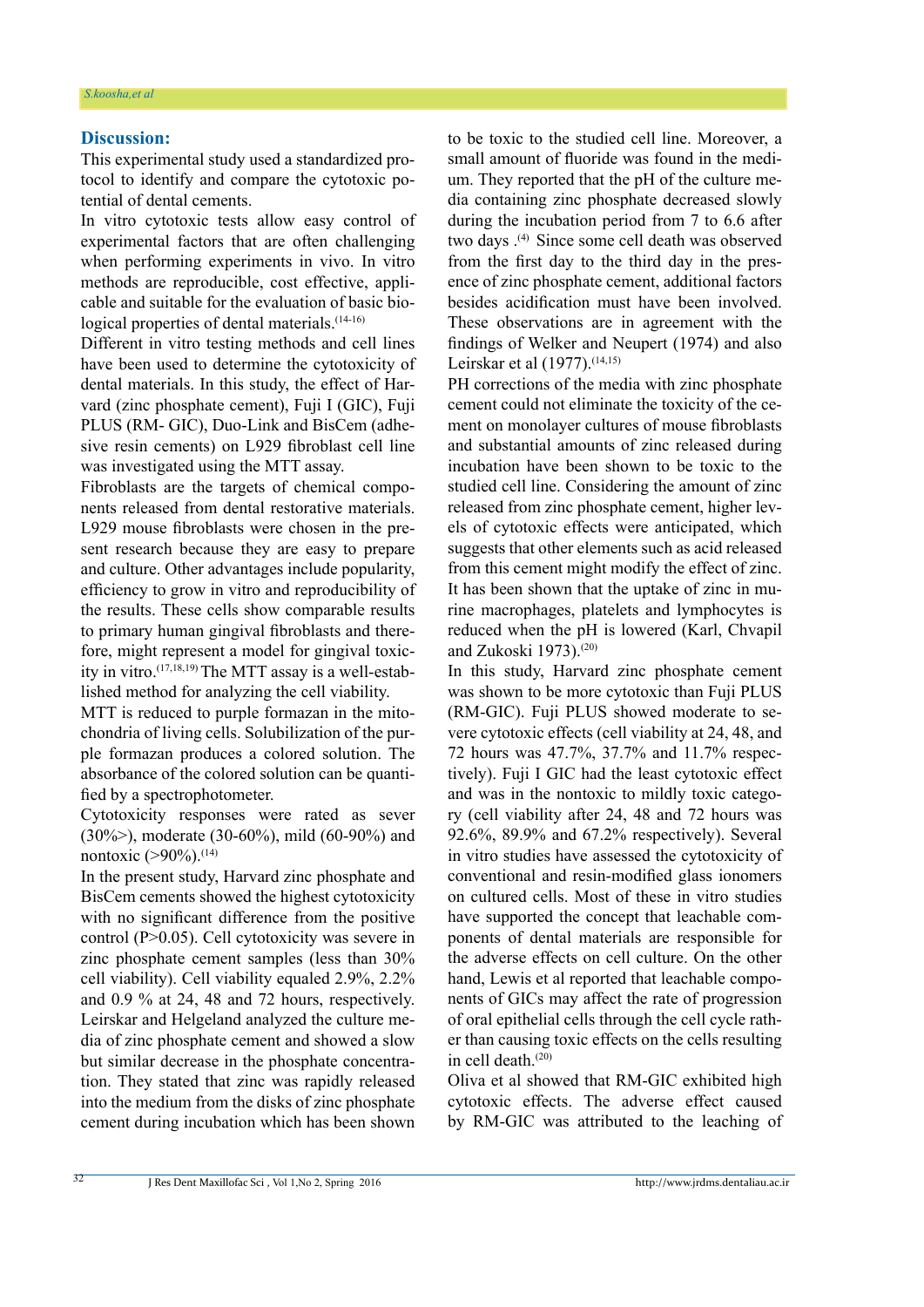poly acidic phase (HEMA).21 In many studies, HEMA has been shown to diffuse rapidly across dentin due to its low molecular weight and high solubility in water. Residual methacrylate monomers are incorporated into the lipid bilayer of the cell membrane leading to the solubilization of this structure. This phenomenon is responsible for cell death and indicates that HEMA plays an important role in the cytotoxicity of RM-GICs.22-24The liquid of Fuji PLUS cement is composed of 20-30 % of HEMA while the concentration of this component is only 8-10% in the liquid of Fuji I cement. It may be suggested that the concentration of HEMA could be one of the factors responsible for the higher cytotoxicity of Fuji PLUS compared to Fuji I .(12,25,26)

However, the concentrations of HEMA that can diffuse into the pulpal tissue are significantly lower than the concentrations which cause acute toxicity. Therefore, for RM-GIC, the leaching of the combination of toxic components including resin monomers and fluoride ions can be suspected. 21,22Recently, Kanjevac et al (2012) reported a correlation between cytotoxicity and fluoride release of modern glass ionomer cements. They also pointed out that the leaching of other components such as strontium (Sr 2+) and aluminum ions (AL 3+) presented more cytotoxic effects on cell cultures. They found that Fuji PLUS (RM-GIC) was more cytotoxic than Fuji I (GIC) due to higher fluoride release.<sup>(27,28)</sup>

Previous in vitro studies have demonstrated a reduced apparent cytotoxicity of diffusates when the materials are separated from cells by dentin barrier test device and have shown the low toxicity of zinc phosphate and RM-GIC  $^{(29)}$  As reported by Hanks et al (1994), dentin can absorb substances in the tubules and limit the diffusion of noxious substances into the pulp.(30)

In the present paper, dual cured specimens of resin-based cements (Duo-Link and BisCem) showed higher toxicity than the chemically set cements and were in the severely toxic category. Ulker and Sengun reported that BisCem was more cytotoxic than Rely- XTM Unicem.(31)

In the present study, BisCem was found to be more cytotoxic than Duo-Link at 48 and 72 hours. This concurs with the results of a study by Schmid – Schwap et al who stated that self-adhesive cements (Rely- XTM Plus) exhibited more

cytotoxicity compared to adhesive resin cements. However, Bis-GMA, UDMA, TEGDMA, Camphor Quinone and HEMA in resin composite cements may penetrate through dentin tubules, exert potential pulpal injury and inhibit pulp tissue repair. (32-34)

According to Goldberg (2008), these monomers are cytotoxic in vitro for pulp and gingival cells. Leaching of some ions may cause cell alterations and some molecular mechanisms have been identified as key factors leading to apoptosis and / or pulp necrosis .35Bakopoulou et al (2009) investigated the genotoxicity and cytotoxicity of eluates derived from different types of dental cements on normal cultured human lymphocytes and reported that the released substances such as TEGDMA included in the resin cements' composition were responsible for the cytogenetic effects.(36,37,38)

A previous study demonstrated that the cytotoxicity ranking of the most widely used monomers was as follows: Bis-GMA> UDMA>TEGDMA> HEMA>MMA . (39,40)

UDMA and inorganic fluoride contents of Duo-Link cement may be responsible for the observed cytotoxic effects.

BisCem composite resin cement which contains TEGDMA and HEMA showed the most severe cytotoxic effects in the present study. In addition, BisCem reduced the pH to 3-4 which may be another reason for decreased cell viability compared to the effect of Duo-Link cement.

According to Gulferm et al (2011), reduced curing time significantly enhances the cytotoxicity of resin cements .Therefore, sufficient duration of curing should be considered.(40)

# **Conclusions:**

The experimental set up of this study showed that dental cements are capable of eliciting biological responses. Both gingival and pulpal cells might be affected by the released substances, since they are in close contact with the cement during cementation. The level of in vivo cytotoxicity depends on the amount of cement in contact with the oral tissue and the amount of the components released into the aqueous environment. According to this research, dental cements present a potential risk of tissue damage, although the risk depends on the cement›s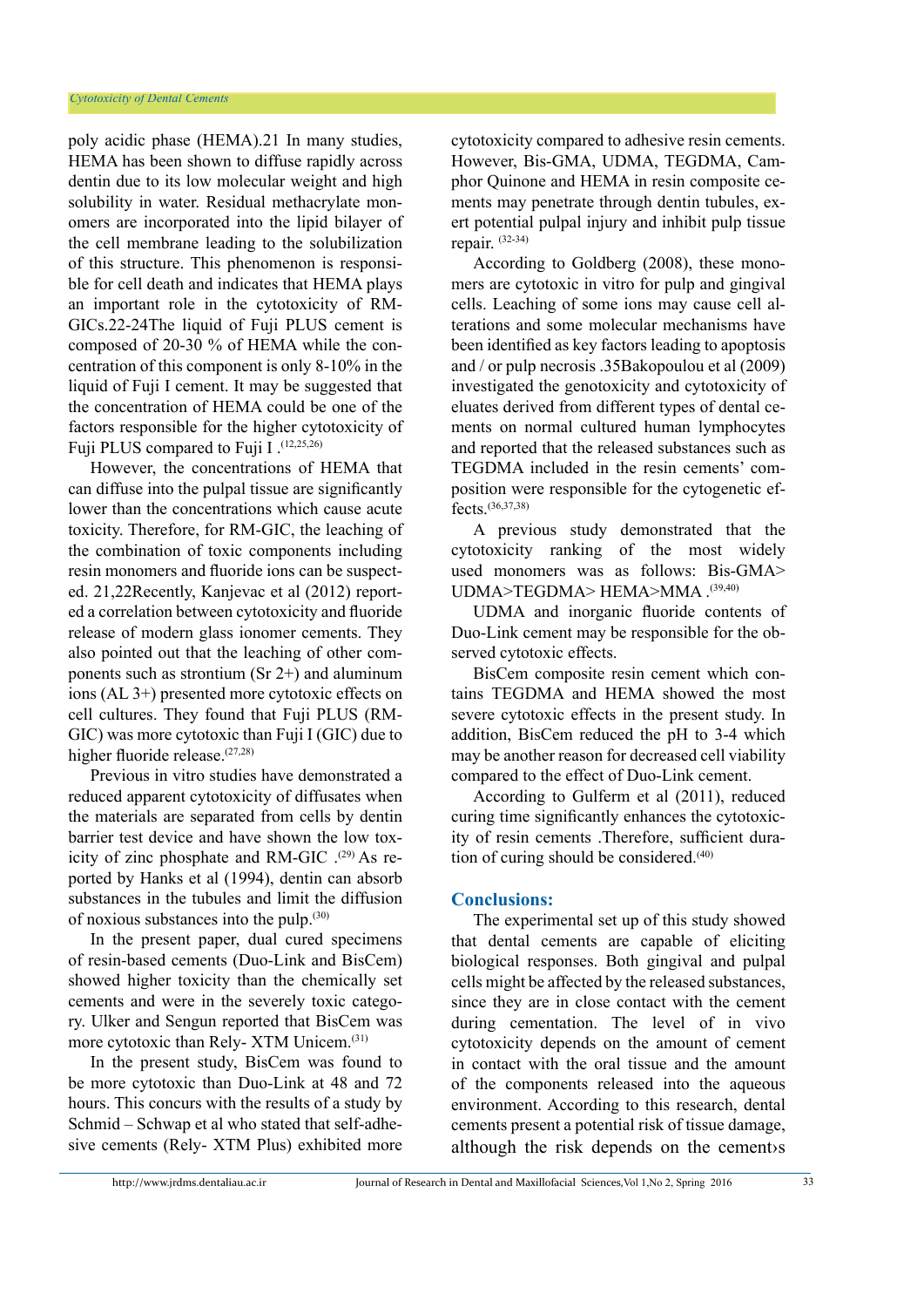brands and curing modes.

# **Acknowledgement:**

We are thankful to those who helped us in this article including research center of Islamic Azad University, Dental Branch of Tehran.

#### **References:**

1.Schedle A , Farnaz A, Rausch-FanX,Spittler A, Lucas T , Samorapoompichit P,et al. Cytotoxic effects of dental composites, adhesive substances , compomers and cements.Dent Mater 1998; 14(6):429-40.

2.Yoshino P, Nishiyama CK, Modena KC, Santos CF, Sipert CR. In vitro cytotoxicity of white MTA, MTA Fillapex® and Portland cement on human periodontal ligament fibroblasts. Braz Dent J 2013;24(2):111-6.

3.Mahasti S, Sattari M, Romoozi E, Akbar-Zadeh Baghban A. Cytotoxicity Comparison of Harvard Zinc Phosphate Cement Versus Panavia F2 and Rely X Plus Resin Cements on Rat L929-fibroblasts Cell J 2011;13(3):163-8.

4.Leirskar J, Helgeland K.Toxicity of some dental cements in a cell celtular system. Scand J Dent Res 1977;85(6):471-9.

5.Rosenstiel SF, Land MF, Crispin BJ.Dental luting agents.A review of current literature.J Prosthet Dent 1998;80(3):280-301.

6.Sumer E, Deger Y.Contemporary permanent luting agentsused in dentistry:A literature Review.Int Dent Res 2011;1:26-31.

7.Six N, Lasfargues JJ, Goldburg M. In vivo study of the pulp reaction to Fuji IX, a glass ionomer cement. J Dent 2000 ; 28(6): 413-22.

8.Souza PP, Aranha AM, Hebling J, Giro EM, Costa CA.In vitro cytotoxicity and in vivo biocompatibility of contemporary resin-modified glass-ionomer cements.Dent Mater 2006;22(9):838-44.

9.Wataha JC.Predicting clinical biological responses to dental materials.Dent Mater 2012;28:23-40.

10.Costa CA , Giro EM, do Nascimento AB, Teixeira HM, Hebling J. Short-term evaluation of the pulpodentin complex response to a resin-modified glassionomer cement and a bonding agent applied in deep cavities. Dent Mater 2003;19(8):739-46.

11.Hanks CT, Sun ZL, Fang DN, Edwards CA, Wataha JC, Ritchie HH, et al. Cloned 3T6 cell line from CD-1 mouse fetal molar dental papillae. Connect Tissue Res 1998;37(3-4):233-49.

12.Aranha AM, Giro EM, Souza PP, Hebling J, de Souza Costa CA. Effect of curing regime on the cytotoxicity of resin-modified glass-ionomer lining cements applied to an odontoblast- cell line. Dent Mater 2006; 22(9):864-9.

13.Mosmann T.Rapid colorimetric assay for cellu-

lar growth and survival:application to proliferation and cytotoxicity assays. J Immunol Methods 1983; 16;65(1-2):55-63.

14.Donadio M, Jiang J, He J,Wang YH,Safavi KE,Zhu Q.Cytotoxicity evaluation of active GP and Resilon sealers in vitro. Oral Surg Oral Med Oral Pathol Oral Radiol Endod 2009;107(6):e74-8.

15.Meryon SD. The importance of surface area in the cytotoxicity of zinc phosphate and silicate cements in vitro.Biomaterials 1983;4:39-43.

16.Schmalz G, Schuster U, Nuetzel K, Schweikl H. An invitro pulp chamber with three- dimentional cell cultures. J Endod 1999;25(1):24-9.

17.dos Santos RL, Pithon MM, Martins FO, Romanos MT, Ruellas AC. Evaluation of cytotoxicity and degree of conversion of glass ionomer cements reinforced with resin. Eur J Orthod 2012;34(3):362-6.

18.Thonemann B,Schmal Z G, Hiller KA,Schweikl H.Responses of L929 mouse fibroblasts, primary and immortalized bovine dental papilla-derived cell lines to dental resin components. Dent Mater 2002; 18(4):318-23.

19.Karl L, Chavapil M, Zukoski CF. Effect of zinc on the viability and phagocytic capacity of peritoneal macrophages.proc Soc Exp Biol Med 1973;142(4):1123- 7.

20.Lewis J, Nix L, Schuster G, Lefebvre C, Khoernschild K,Caughman G. Response of oral mucosal cells to glass ionomer cements. Biomaterials 1996; 17(11):1115-20.

21.Oliva A, Della Ragione F, Salerno A, Riccio V, Tartaro G, Cozzolino A, et al. Biocompatibility studies on glass ionomer cements by primary cultures of human osteoblast.Biomaterials 1996; 17(13):1351-6.

22.de Souza Costa CA, Hebling J, Garcia-Godoy F, Hanks CT. Invitro cytotoxicity of five glass- ionomer cements.Biomaterials 2003;24(21):3853-8.

23.Bouillaguet S,Assaf Y, Virgillito M, Holz J, Meyer J. Invitro cytotoxicity of resin – reinforced glass ionomer cements. Acta Med Dent Helv 1999; (4):14-19.

24.Schmid-Schwap M, et al.Cytotoxicity of four categories of dental cements.Dent Mater 2009 ;25(3):360- 8

25.Palmer G , Anstice HM , Pearson GJ.The effect of curing regime on the release of hydroxyethyl methacrylate (HEMA) from resin –modified glass ionomer cements. J Dent 1999 ;27(4):303-11.

26.Malkoc MA, Demir N, Sengun A, Bozkurt SB, Hakki SS. Cytotoxicity of temporary cements on bovine dental pulp- derived cells (bDPCs)using realtime analysis. JAdv Prosthodont 2015;7(1):21-6.

27.Kanjevac T, Milovanovic M, Volarevic V, Lukic ML, Arsenijevic N, Markovic D, et al.cytotoxic effects of glass ionomer cements on human dental pulp stem cells correlate with fluoride release. Med Chem 2012;8(1):40-5.

J Res Dent Maxillofac Sci , Vol 1,No 2, Spring 2016 http://www.jrdms.dentaliau.ac.ir

34